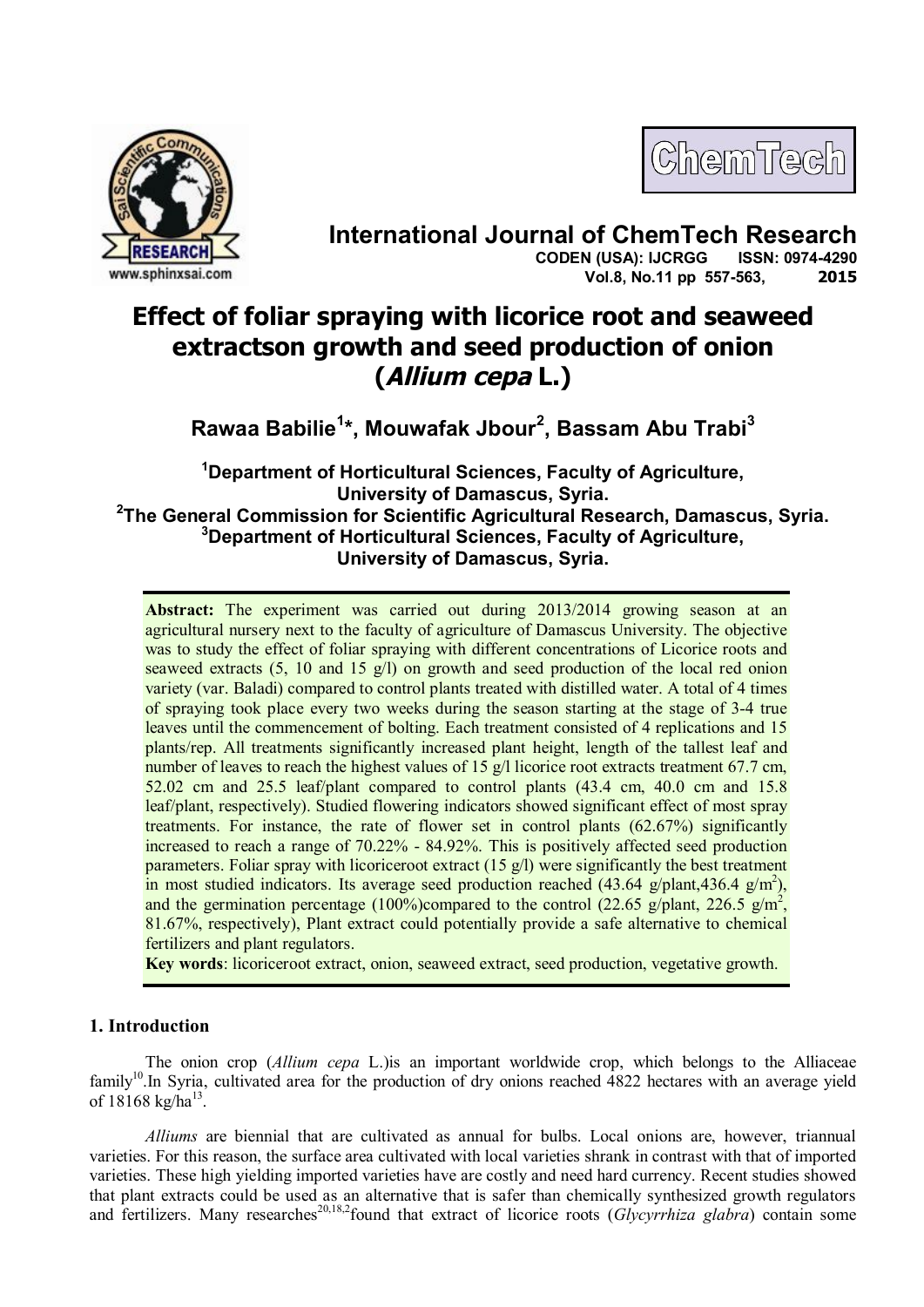compounds,which have similar effect to that of growth promoters, a wide range of minerals (calcium, potassium, magnesium, iron, zinc, phosphorus), amino acids (alanine, lysine, arginine), vitamins (B1, B2,  $\overline{B6}$ ), and in addition carbohydrate and nitrogen. It also contains mevalonic acid used in gibberellins synthesis<sup>7</sup>.

Seaweed extracts were also examined; they contain nutrients and growth stimulants such as cytokinins,  $auxins<sup>25</sup>$ , vitamins, cytokinins and gibberellins that induce flowering and flower number  $5$ . Local studies related to factors affecting onion seed production and to the use of extracts from plants are scarce.

In literature, many studies experimented foliar spraying with these extracts. Hardly few of them were on onion plant. Researches <sup>6, 14</sup>showed that spraying onion plant (var. Texas Grano) with licorice root extract significantly promoted vegetative growth and bulb production. Other studies reported that spraying forwarded the process of flowering, increased flower set, the number of flowers/umbel, umbel diameter, and production of seeds<sup>9,8</sup>.In contrast<sup>21,17</sup>reported similar findings using Licorice roots extract on snapdragon plant (*Antirrhinum majus* L.).

Spraying with seaweed extracts increased plant height and productivity of Okra<sup>29</sup>, potato <sup>12</sup>and tomato  $19$ , onion  $11$ . It also significantly increased plant height, number of leaves/plant, number of umbel and the number of flowers/umbel incumin plant<sup>3</sup>, seed production in sunflower(var. Iraq flower)<sup>28</sup>,and plant height, number of flowers and flower diameter of marigold (*Tagete serecta* L.)<sup>22</sup>. The objective of this research was to evaluate the effect of spraying with licorice root and seaweed extracts on plant growth and seed production of the local red onion.

## **2. Materials and Methods**

#### **Plant material and planting method**:

The experiment was carried out during 2013/2014 season in the fields of an agricultural nursery (33° 31َ31ً N, 36° 18َ13ً E, 700 m above sea level) beside the Faculty of Agriculture of Damascus University using a local bred variety of red onion (Baladi). The variety is characterized by good productivity, homogeneous bulb shape and color, hot taste (dry matter 20%), and good storability.

Healthy similar-sized bulbs of 6-7 cm in diameter were planted in December in plots of three one-meter rows at 15 cm depth, intervals of 50 cm between the rows, and 20 cm between bulbs within the same row were considered. General agricultural practices were applied, however, without any chemical fertilizer. Soil of the experimental site was clay soil with low organic matter content (Table 1).

| The chemical composition |                   |                     |                              |                     |                                 | <b>Mechanical composition</b> |           |           |
|--------------------------|-------------------|---------------------|------------------------------|---------------------|---------------------------------|-------------------------------|-----------|-----------|
| PH                       | EC<br>milimose/cm | Organic<br>matter % | Mineral<br>nitrogen<br>mg/kg | Phosphorus<br>mg/kg | Available<br>Potassium<br>mg/kg | $%$ clay                      | $%$ Silty | $\%$ sand |
|                          | 0.5               | .14                 | 40                           | 10                  | 240                             | 45                            | 33        | 22        |

#### **Treatments:**

foliar treatments with licorice root and seaweed extracts were applied four time in total starting from the 3-4 true-leaf stage and every two weeks until commencement of bolting. Dried licorice roots were ground and sifted. Proper quantity of the fine powder was mixed for 15 min with one liter of distilled water at a temperature of 50  $\degree$  in a mixer to get the required concentrations of 5, 10 and 15 g/l (L5, L10, and L15, respectively). Thereafter, the mixture was left for 24 hours to settle and filtered several times <sup>7</sup>. Similar concentrations of seaweed extract were prepared by mixing proper quantities of commercial seaweed liquid produced by "Green Has Italia" under the commercial name of Algaren (90% brown Seaweed, authorized by CAAE for use in organic farming) with distilled water (Sw5, Sw10 and Sw15, respectively).In addition, a control treatment was sprayed with distilled water (C).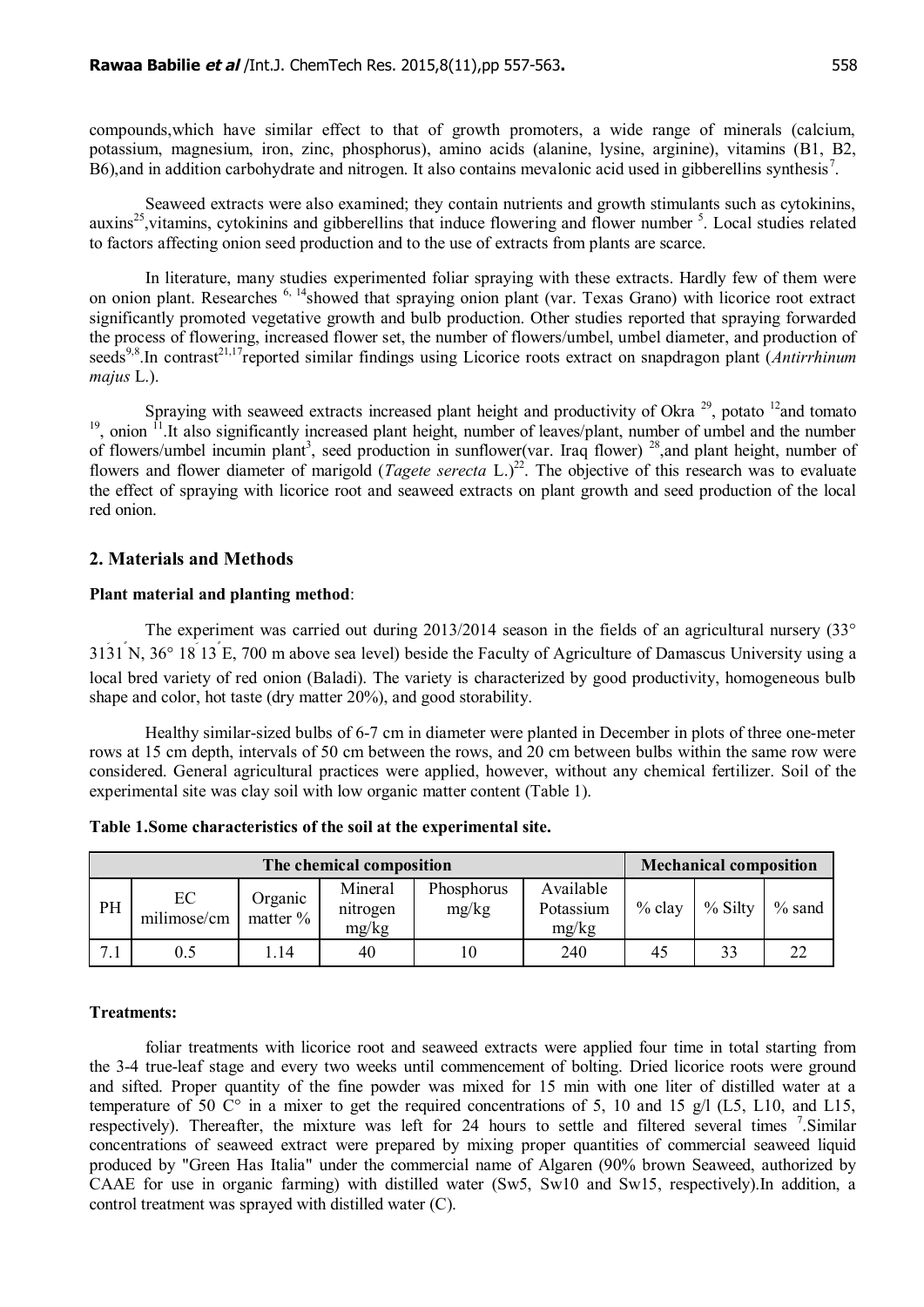### **Observations & Measurements**:

The following parameters were recorded using five fully developed plants from each replication  $15$ .

- · **vegetative growth:** plant height, number of leaves/plant and the average length of the longest leaf were taken after leaf growth is complete and at the beginning of bolting.
- · **flowering parameters**: the number of scapes/plant, height of the tallest scape, diameter of umbel (determined by caliper), number of flowers/umbel and flower set were studied after blooming.
- **seed production**: the average number of seeds/capsule, seed production per plant and per area unit were determined when capsules reached full maturity, weight 1000 seed, germination percentage%.

#### **Experimental design and statistical analysis:**

The complete randomized block design was used, with 4 replications and 15 plant/replication. Analysis of variance ANOVA was performed using the statistical analysis program GenStat 12<sup>th</sup>.LSD was used to compare means of treatments and identify significant difference among them.

## **3. Results and Discussion**

#### **Vegetative growth:**

The results showed that foliar spraying with the extracts had a positive effect on studied vegetative growth traits, where all treatment significantly increased plant height, length of leaf, and the number of leaves compared to control (43.40 cm, 40 cm, and 15.08 leaves/plant, respectively).

However, plants treated with 15 g/l licorice root extract had significantly achieved the highest values of plant height (67.70 cm), length of leaf(52.02 cm), and number of leaves/plant(25.50). Plants treated with 15 g/l seaweed extract came in the second place with significant increase compared to the rest of spraying treatments except spraying with10 g/l licorice extract where differences were insignificant (Table 2).These results agree with <sup>23</sup> which reported an increase in plant height, leaf area and number of leaves on onion plant by foliar spraying with Licorice and seaweed extract.

| <b>Treatment</b> | plant height/cm        | leaf length/cm     | number of<br>leaves/plant |
|------------------|------------------------|--------------------|---------------------------|
| L <sub>5</sub>   | 53.68 <sup>cd</sup>    | 44.85 $^d$         | 18.05 <sup>d</sup>        |
| $L_1$ 10         | 58.80 $^{5}$           | $49.58^{b}$        | $21.01^{5}$               |
| L <sub>15</sub>  | 67.70 <sup>a</sup>     | 52.02 <sup>a</sup> | 25.50 <sup>a</sup>        |
| Sw <sub>5</sub>  | $50.00^{\overline{d}}$ | $41.90^{\circ}$    | $16.50^{\frac{1}{e}}$     |
| Sw 10            | 53.93 c                | 47.52 °            | 19.82 <sup>c</sup>        |
| Sw <sub>15</sub> | 60.50 <sup>b</sup>     | 50.05 <sup>b</sup> | $21.55^{b}$               |
| $\Gamma$         | 43.40 $^{\circ}$       | 40.00 $^{\rm f}$   | $15.08$ <sup>f</sup>      |
| $LSD_{0.05}$     | 3.781                  | 1.878              | 1.011                     |
| $C.V\%$          | 4.6                    | 4.7                | 5.3                       |

| Table 2. Effect of foliar spray with Licorice and seaweed extracts on vegetative growth of onion plants. |
|----------------------------------------------------------------------------------------------------------|
| Different Latin letters in the same column means significant differences between treatments at 95%       |

Licorice and seaweed extracts are rich in amino acids, vitamins and growth stimulating photo-hormones that increases the activity of apical meristem tissue resulting in cell division and elongation  $16,1$ . The above findings agreed with those reportedby<sup>24, 26</sup>whofound that spraying cowpea and tomato plants with seaweed extract led to more absorption of nutrients from the soil, which accelerated growth and increased their production. Licorice extract in its turn, contains many minerals such as potassium, phosphorus, magnesium, iron, and other growth stimulants as well as saccharides that are absorbed by the leaves during spraying which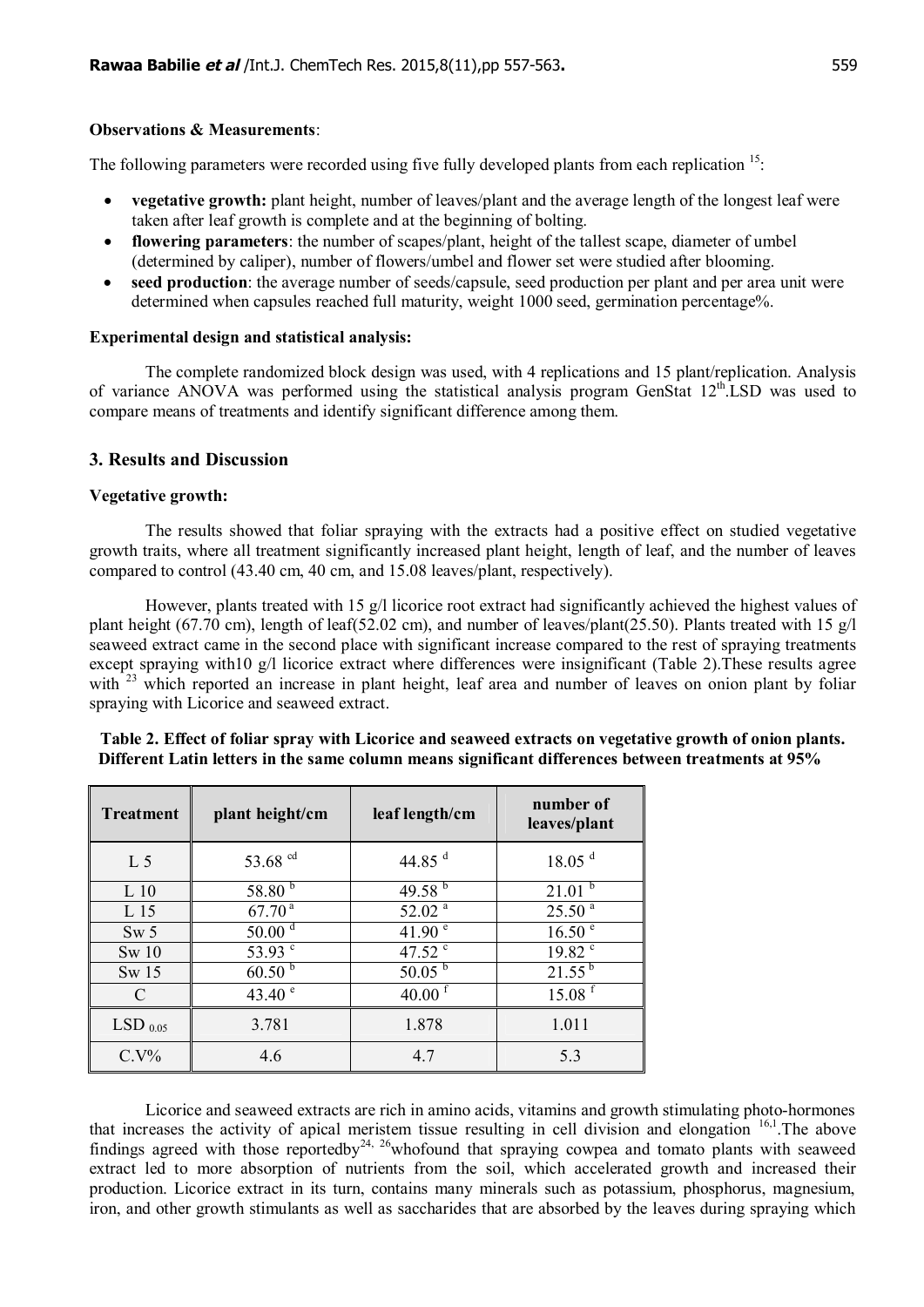increase growth activities and consequently increase vegetative growth<sup>9</sup>, Turbines, such as Glycyrrihysic acid, are of those growth stimulants. Glycyrrihysic acid is first synthesized from Mevalonic. which has similar effect to GA3in reducing complex compounds to simple ones utilized by plants to build new proteins necessary for growth  $2.8$ . In addition, magnesium plays a role in increasing foliage growth, cell division, and biological plant  $\arctivities$ <sup>18</sup>.

#### **Flowering parameters:**

Applied treatments resulted in a remarkable increase in studied flowering parameters. The data indicates that most of treatments significantly increased scape height, the number of scapes/plant, umbel diameter, the number of flowers/umbel, and flower set. Only in case of scape number, no significant differences were found between control plants and plants received5 and 10 g/l licorice and seaweed extracts. The number and length of scape significantly increased from 3.91 bolt/plant and 83.32 cm to reach 5.2 and 4.27 bolt/plant,104.12 and 99.37 cm when onion plants were sprayed with 15 g/l licorice root and seaweed extracts, respectively (Table 3).

Umbel diameter increased significantly from 7.525 cm in case of control plants to reach 9.48 cm when treated with 15 g/l licorice root extract. This was accompanied by a parallel significant increase in the number of flowers/umbel. Licorice root extract 15 g/l recorded 969.6 flower/umbel with significant differences compared to all studied treatments. Used extract treatments, particularly with the highest concentrations, significantly improved flower set ratio (Table 3). These results are in agreement with<sup>9,  $\bar{\delta}$ </sup>who found spraying with licorice root extracts to forward the process of flowering, increase flower set, the number of flowers/umbel, umbel diameter, and production of seeds. These results are in line with <sup>22, 9, 4</sup>on marigold, onion, and carnation plant (*Dianthus caryophyllus* L.).

| <b>Treatment</b> | number<br>of<br>scapes/plant | of<br>height<br>scape/cm | <b>Diameter</b><br>of<br>umbel/cm | of<br>number<br>flowers/<br><b>Umbel</b> | flower set<br>$\frac{0}{0}$ |
|------------------|------------------------------|--------------------------|-----------------------------------|------------------------------------------|-----------------------------|
| L 5              | 4.082 bc                     | $90.97$ c                | $8.225$ <sup>d</sup>              | 754.1 $^{\circ}$                         | 73.49 $d$                   |
| L 10             | $4.250 \text{ pc}$           | $94.12$ <sup>c</sup>     | $8.600^{\circ}$                   | 856.4                                    | $77.25^{bc}$                |
| L 15             | $5.200^{a}$                  | $104.12^{a}$             | $9.475$ <sup>a</sup>              | 969.6 <sup>a</sup>                       | $84.92$ <sup>a</sup>        |
| Sw <sub>5</sub>  | $3.950^{bc}$                 | 86.07 <sup>d</sup>       | $7.925$ <sup>e</sup>              | $724.1$ <sup>f</sup>                     | $70.22^{\circ}$             |
| Sw 10            | 4.025 $\rm^{bc}$             | $92.20$ $\degree$        | 8.400 <sup>d</sup>                | 832.3 $d$                                | 75.87 cd                    |
| Sw 15            | $4.270^{b}$                  | $99.37^{b}$              | 9.000 <sup>b</sup>                | $895.2^{b}$                              | 79.09 <sup>b</sup>          |
| Control          | $3.905$ c                    | 83.32 <sup>d</sup>       | $7.525$ <sup>f</sup>              | 705.4 <sup>g</sup>                       | $62.67$ <sup>f</sup>        |
| $LSD_{0.05}$     | 0.357                        | 3.700                    | 0.181                             | 17.180                                   | 2.381                       |
| $C.V\%$          | 5.7                          | 6.6                      | 4.1                               | 5.2                                      | 4.3                         |

**Table 3. Effect of foliar spray with Licorice and seaweed extracts on flowering of onion plants. Different Latin letters in the same column means significant differences between treatments at 95% confidence level(***P***<0.05).**

This positive effect of plant extracts on flowering parameters could be explained by their growthpromoting role providing plants with necessary nutrients in early stages. The better and earlier growth and development of foliage perhaps resulted in plants that are more responsive to vernalization and flower inducing conditions, and increased nutrient ration allocated to flowering, especially carbohydrates that help promoting flowering and increase flower set rate. Moreover, the better length of scape compared to control plants may partially explains the achieved increment in flower set. The noted increase in bolt length in treated plants, especially in case of licorice root extract  $(15 \text{ g/l})$  might attracted pollinators and as a result increased flower set. Spraying with plant extracts pushed towards early flowering as showed before. This could help averting the harmful impact of high temperatures that on the one hand limit movement and activity of insects in the field and cause dryness of stigmas on the other hand, which harm the pollination and fertilization process<sup>7</sup>.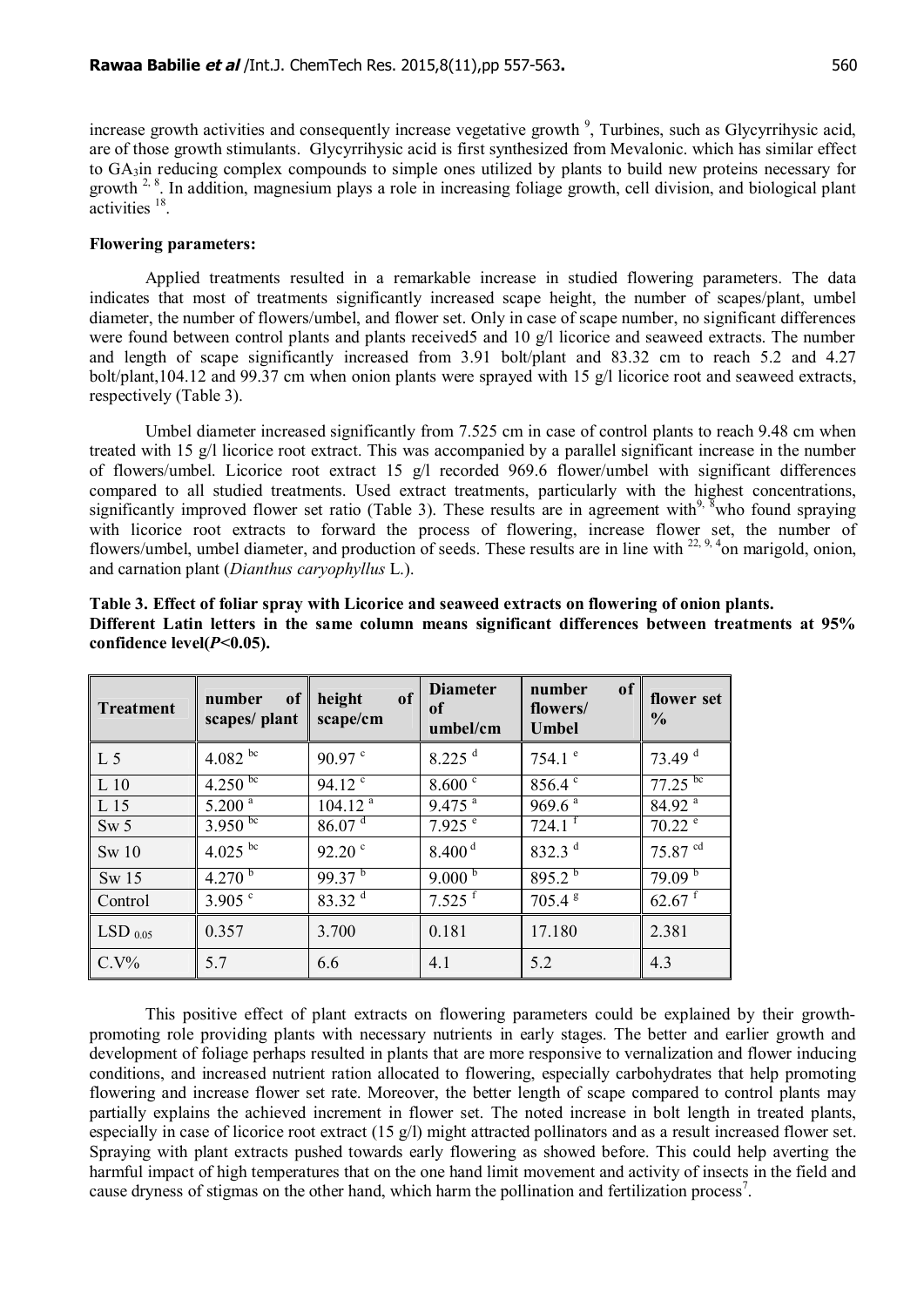#### **Seed production:**

Onion plants treated with either seaweed or licorice extracts had significantly better production of seeds. Treatment with 15 g/l licorice extract gave the highest number of seeds (5.128 seed/capsule), and almost doubled seed production (43.64 g/plant and 436.4 g/m<sup>2</sup>) compared to control (22.65 g/plant, and 226.5 g/m<sup>2</sup>, respectively). All other treatments with extracts significantly increased seed production, where 15 g/l seaweed came second and outweighed the remaining treatments.

Foliar spray treatment led to increase the average of 1000 seed's weight:(3.91 g) at control, from the range of (4.10 g) when used seaweed concentration 5 g / l to the range of(4.95 g) when plants treated with 15 g/l licorice root extract.

An improvement observed in germination percentage applying foliar spray treatments compared control (81.67%) and the germination percentage increased with high concentration of extracts, it has reached (100%) at a treatment spray extract liquorice concentration of 15 g  $/1$  with significant differences in all treatment except treatment with seaweed 15 g  $/$  1 (97.33%) (Table 4).

### **Table 4.Effect of foliar spray with Licorice and seaweed extracts on onion seed production. Different Latin letters in the same column means significant differences between treatments at 95% confidence level(***P***<0.05).**

|                       | number of<br>seeds per<br>capsule |                      | <b>Seed production</b> | weight             | Germinatio                                   |
|-----------------------|-----------------------------------|----------------------|------------------------|--------------------|----------------------------------------------|
| <b>Treatment</b>      |                                   | g/plant              | $g/m^2$                | <b>1000 seed</b>   | $\mathbf n$<br>percentage<br>$\frac{0}{0}$   |
| L <sub>5</sub>        | 4.401 $^d$                        | $25.67$ e            | 256.7 <sup>e</sup>     | 4.62 <sup>b</sup>  | $95.33^{bc}$                                 |
| L 10                  | 4.620 $^{\circ}$                  | $30.62$ $\degree$    | $306.2$ $\degree$      | $4.77^{ab}$        | $96.00 \text{ pc}$                           |
| L 15                  | 5.128 <sup>a</sup>                | 43.64 $a$            | 436.4 $a$              | $4.95^{\text{a}}$  | $100.0^{\frac{1}{a}}$                        |
| Sw <sub>5</sub>       | 4.273 $^{\circ}$                  | $23.55$ <sup>f</sup> | $235.5$ <sup>f</sup>   | 4.10 <sup>c</sup>  | $90.67$ <sup>d</sup>                         |
| Sw 10                 | 4.477 $d$                         | 29.28 <sup>d</sup>   | 292.8 <sup>d</sup>     | 4.67 <sup>ab</sup> | $93.00^{\text{cd}}$                          |
| Sw <sub>15</sub>      | 4.879 $^{\rm b}$                  | 33.53 $^{\rm b}$     | 335.3 $^{\rm b}$       | $4.78^{ab}$        | $97.33^{ab}$                                 |
| Control               | $4.004$ <sup>f</sup>              | $22.65$ <sup>g</sup> | $226.5^{\frac{8}{5}}$  | $3.91^{\circ}$     | $81.67$ <sup><math>\overline{e}</math></sup> |
| $LSD$ <sub>0.05</sub> | 0.108                             | 0.783                | 7.833                  | 0.3074             | 3.332                                        |
| $C.V\%$               | 5.2                               | 6.8                  | 6.8                    | 4.8                | 3.6                                          |

Seed production parameters are closely connected with flowering indicators and this could explain the increase in seed production parameters. These results are in accordance with the results shown by both<sup>27, 28</sup> on onion and sunflower. They pointed out that spraying contributed to increasing the content of the carbohydrates necessary for protein and fat synthesis that are stored in the seed and thus increasing productivity per area unit<sup>6</sup> and weight 1000 seeds which reflected positively on the germination percentage.

In conclusion, spraying plant extracts improved vegetative growth, flowering and consequently seed production of onion plants. In particular, treatment with licorice roots and seaweed extracts (15 g/l) were the best compared to the rest of spray treatments in terms of all studied parameters. These natural compounds have the potentiality as alternatives to chemical fertilizers and growth regulators in improving growth and production of onion plants being harmless to health and to the environment.

#### **References**

1. [Alabdaly](http://www.iasj.net/iasj?func=search&query=au:%22Haytham%20M.%20Alabdaly%20%D9%87%D9%8A%D8%AB%D9%85%20%D9%85%D8%AD%D9%8A%D9%8A%20%D8%A7%D9%84%D8%B9%D8%A8%D8%AF%D9%84%D9%8A%22&uiLanguage=ar) H. M. S., Effect of some nutrients and GA3 and licorice extract to the growth and the production of flowers and a breakthrough in the cup cloves (*Dianthus Caryophyllus* L), Ph.D. dissertation, Faculty of Agriculture, University of Baghdad, Iraq, 2002.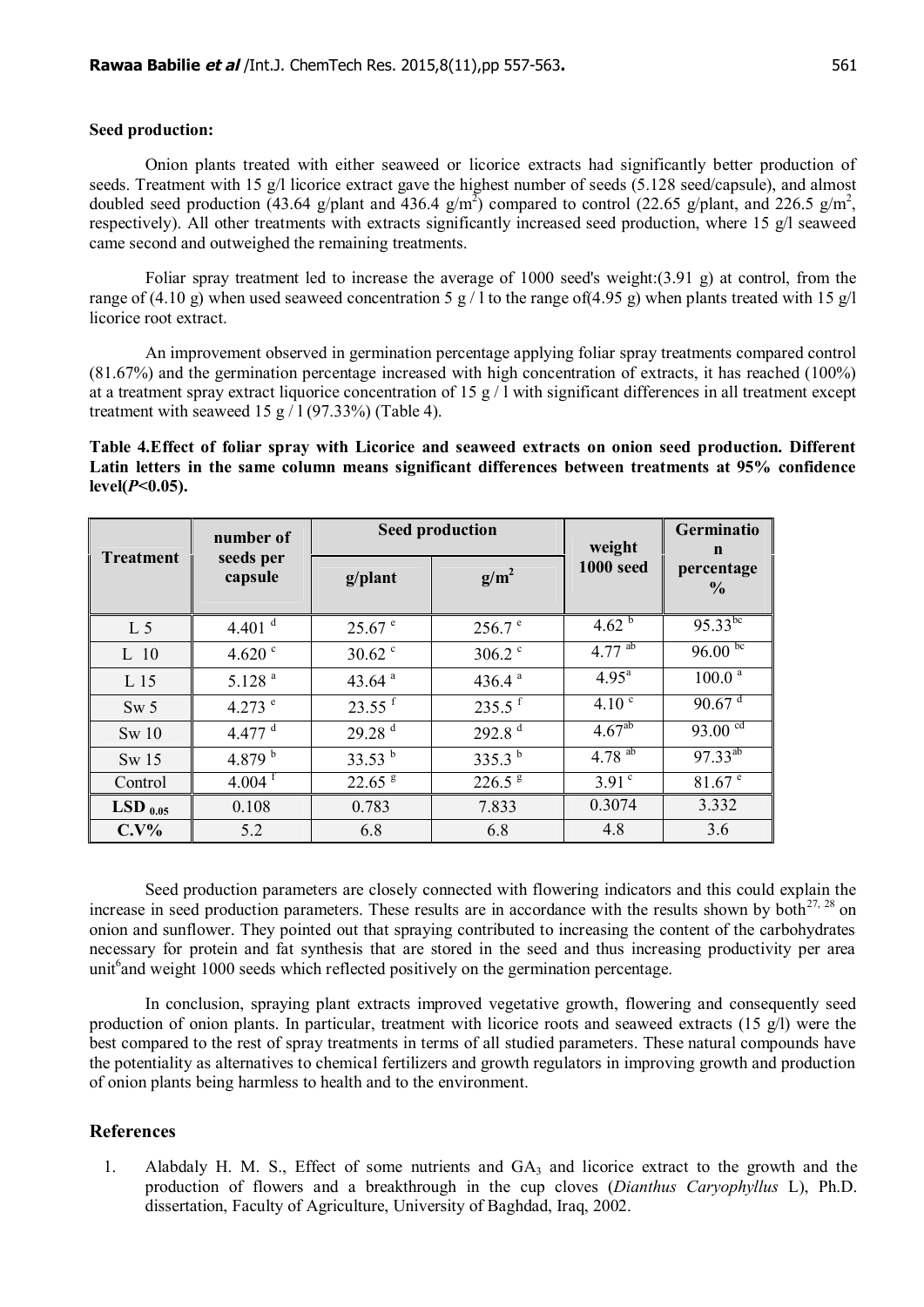- 2. [Al-Ajeeli](http://www.iasj.net/iasj?func=search&query=au:%22hatem%20Khalifah%20breesam%20Al-Ajeeli%20%D8%AD%D8%A7%D8%AA%D9%85%20%D8%AE%D9%84%D9%8A%D9%81%D8%A9%20%D8%A8%D8%B1%D9%8A%D8%B3%D9%85%20%D8%A7%D9%84%D8%B9%D8%AC%D9%8A%D9%84%D9%8A%22&uiLanguage=ar) T. A. Z., Effect GA<sub>3</sub> and some nutrients to produce Glycvrrhizgin and some other components in the plant Licorice (*Glycyrrhiza glabra* L.), Ph.D. dissertation, Faculty of Agriculture, University of Baghdad, Iraq, 2005.
- 3. Al-Doghachi E. H. A., Hamza R. K. amdEssa W. M., Physiological study of the effect spraying with seaweed extracts and addition methods of active dry yeast on vegetative and flowering growth of Cumin plant (*Cuminum cyminum* L.), Basrah Journal of Agricultural Sciences, 2012, 25(1): 1-12.
- 4. Al-Dulaimi H. A., Effect of some nutrients and growing media and method of education in the production(*Dianthus Caryophyllus* L.), MSc. dissertation, Faculty of Agriculture, University of Kufa, Iraq, 2005.
- 5. Al-Jubouri M. A. A. M., Effect of Humic acid and sea algae on growth, flowering and yield of cucumber (*Cucumis sativus* L.), MSc. dissertation, Faculty of Agriculture, University of Tikrit, Iraq, 2009.
- 6. Al-Khafagy A. M. H. and Al-Gebory K. D. H., Influence of fertilizers and organic nutrients on growth and seed yield of onion,Diyala Journal of Agricultural Sciences, 2010, 2(2): 64-83.
- 7. AL-Marsoumi H. G. K., Effect of some factors in recipes vegetative growth and flowering and holds seed in three varieties of onion (*Allium cepa* L.), Ph.D. dissertation, Faculty of Agriculture, University of Baghdad, Iraq, 1999.
- 8. Al-Sahaf F. H. and Al-Marsoumi H. G. K., Effect of spray GA<sub>3</sub> and licorice extract and nutrients in the production of seeds of onion (*Allium cepa* L.), The Iraqi Journal of Agricultural Sciences, 2003, 34(2): 37-46.
- 9. Al-Sahaf F. H. and Al-Marsoumi H. G. K., Effect of seed soaking and plant spray with  $GA_3$ . Liquorices root extract and Nutrients on growth and flowering traits in Onion, IPA. Agric. Res. Centre., 2001, 11(2):18-20.
- 10. Andreev U. M., Production of vegetables. Academia Moscow, 2003, 256.
- 11. Dogra B. S. and Mandradia R. K., Effect of seaweed extract on growth and yield of onion, International Journal of Farm Sciences, 2012, 2(1): 59-64.
- 12. El-Awad M. M., Youssef N. S. and El-Shall Z. S., Effect of foliar spraying with seaweed extracts and inorganic fertilizers levels on growth, yield and quality of potato crop, J. Agric. Sci., Mansoura Univ, 2006, 31(10): 6549-6559.
- 13. Food and Agriculture Organization of United Nations, Roma, FAO, The FAOSTAT database and the Statistical Yearbook, 2013.
- 14. Ghaloom A. A. and Faraj M. A. F., Effect of liquorice extract on growth and yield in onion plants cv. Texas Grano,Journal of Diyala of Agricultural Sciences, 2012, 4(1):140-147.
- 15. IPGRI, ECP/GR, AVRDC, Descriptors for Allium (*Allium* spp.), International Plant Genetic Resources Institute, Rome, Italy; European Cooperative Programme for Crop Genetic Resources Networks (ECP/GR), Asian Vegetable Research and Development Center, Taiwan, 2001.
- 16. Khan W., Rayirath U. P., Subramanian S., Jithesh M. N., Rayorath. P., Hodges D .M., Critchley A.T., Craigie J. S., Norrie J. and Prithiviraj B., Seaweed extracts as biostimulants of plant growth and development, J. Pl. Growth Regul., 2009, 28, 386–399.
- 17. Lazim Z. s., Jasim S. N. and Ahmed C. A., The effect of spraying with both extracts of liquorice and fenugreek in vegetative, flowering growth and vase life of *Antirrhinum majus* L, Journal of Agricultural Sciences Euphrates, 2013, 5 (1): 8-17. (In Arabic).
- 18. Moses T. N., Abdul-Jabbar W. A. and Elwy A. N., A study of some local licorice root powder components (*Glycyrrihiza glabra* L.), The Iraqi Journal of Agricultural Sciences, 2002, 33(4):30-38.
- 19. Nour K. A. M., Mansour N. T. S. and Abd El-Hakim W. M., Influence of foliar spray with seaweed extracts on growth, setting and yield of tomato during summer season, J. Plant Production, Mansoura University, 2010, 1(7): 961-976.
- 20. Sabry G. H., Mervat S. and Abd EL-Wahba M. A., Influence of effective micro-organism, seaweed extract and amino acids application on growth, yield and bunch quality of Red Globe grapevines, J. Agric. Sci. Mansoura Univ., 2009, 34, 5901-5921.
- 21. Sahi B. Gh., Effect of liqurice root extract and calcium chloride spray on growth and flowering of (*Antirrhinum majus* L.), The Iraqi Journal of Agricultural Sciences, 2006, 37(3): 39-44.
- 22. Sammera S. M. S. and Abdul Razak O. H., The effect of spraying of the extract of sea algae on vegetative growth, flowering in(*Tagete serecta* L.), Journal of Dhi-Qar of Agricultural Sciences, 2012, 1(1): 201-211.